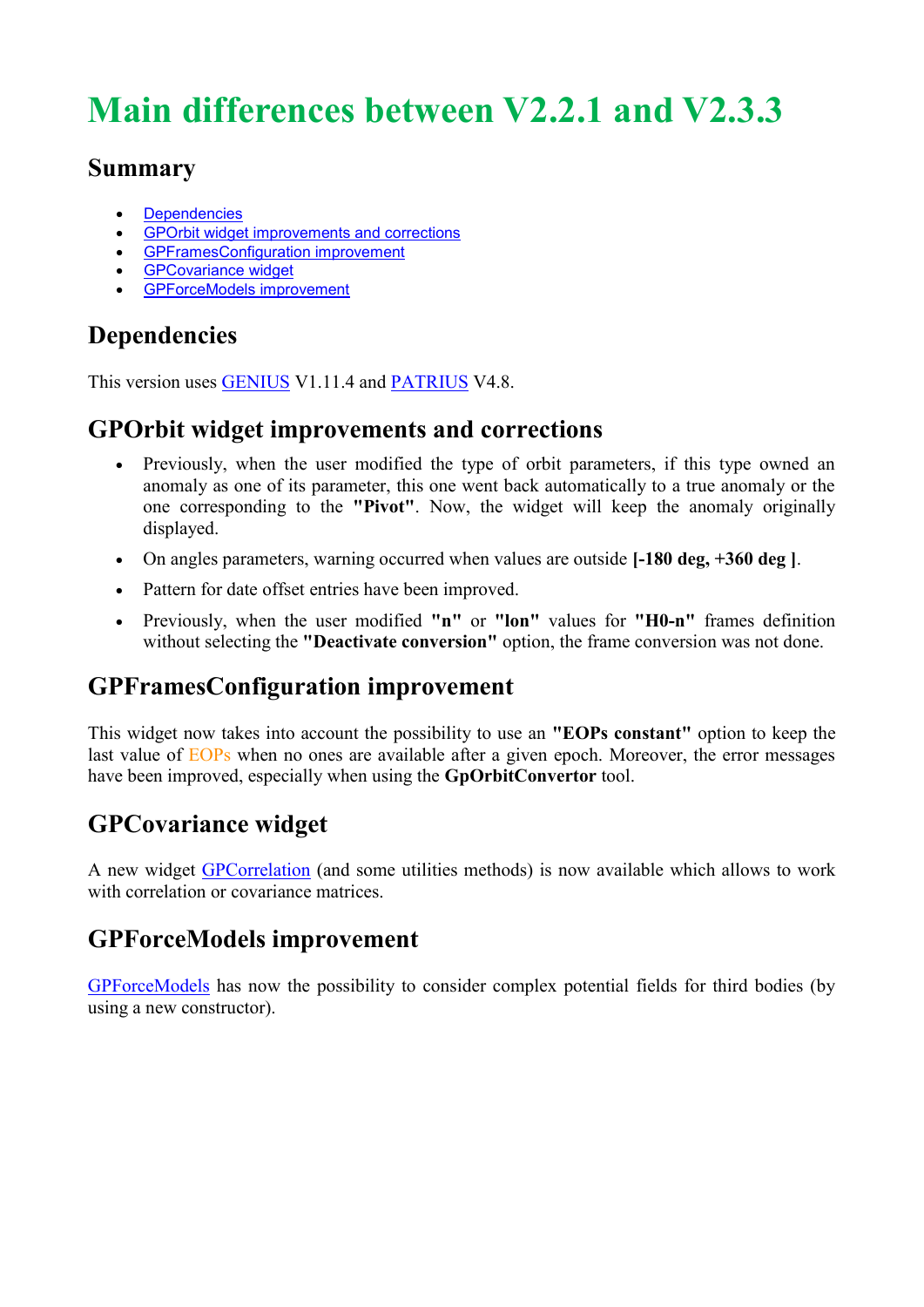# **Main differences between V2.2 and V2.2.1**

The only difference is the correction of the display orbit parameters of the **gporbitconvertor** tool which are now correctly updated when frames configuration are changed.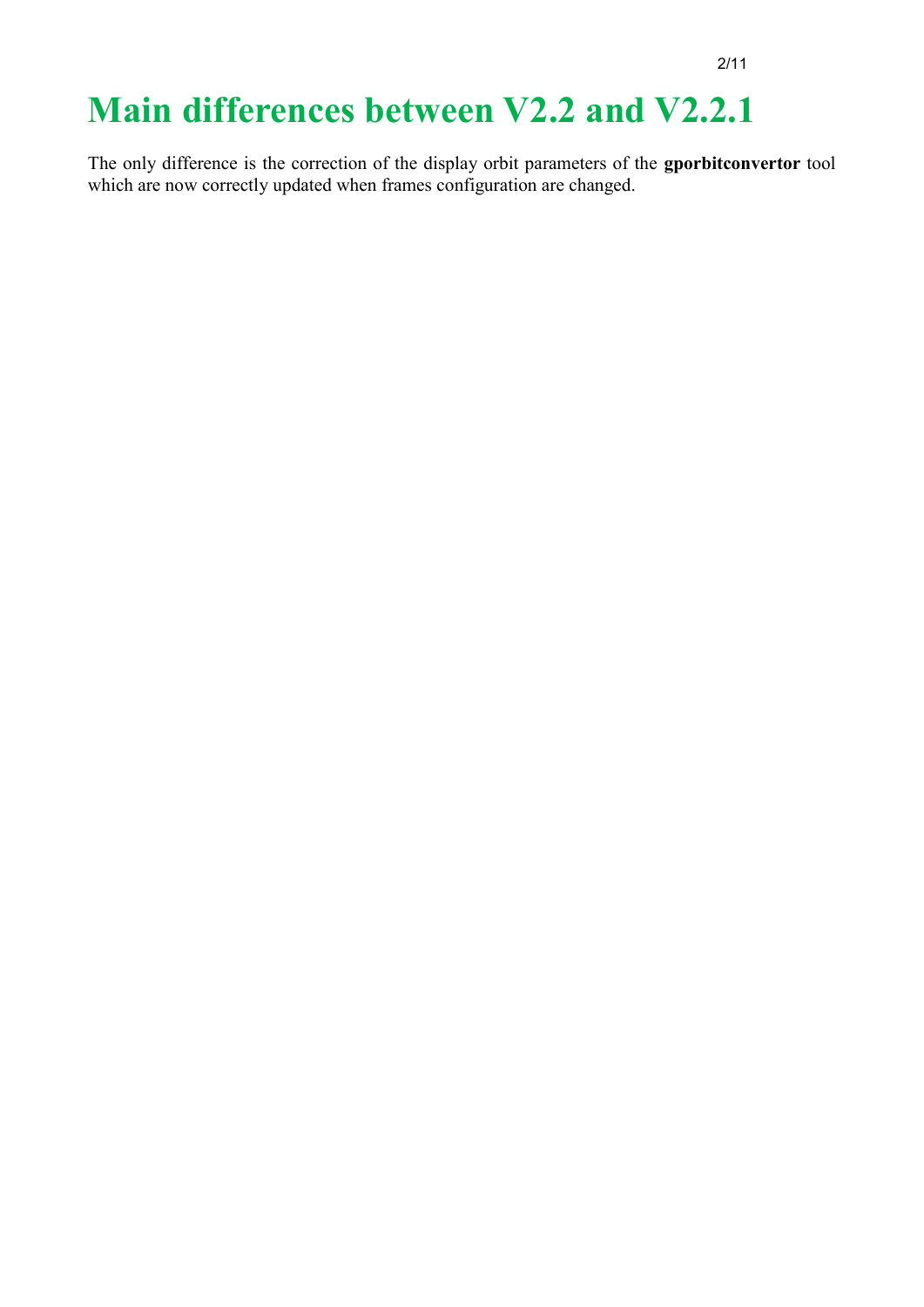# **Main differences between V2.1.1 and V2.2**

This version is essentially due to an update of the lower level libraries [GENIUS](http://www.genius.fr/) V1.10.1 and [PATRIUS](http://www.patrius.fr/) V4.6.

### **Summary**

- [New reset option in the](http://genopus.cnes.fr/index.php/Main_differences_between_V2.1.1_and_V2.2#New_reset_option_in_the_Copy.2FPaste_menu) **Copy/Paste** menu
- Adding Copy/Paste/... for GPIntegrator widget
- [GPAttitudeSequence default laws initialization](http://genopus.cnes.fr/index.php/Main_differences_between_V2.1.1_and_V2.2#GPAttitudeSequence_default_laws_initialization)
- [GPOrbit and GPEarthFeatures consistency](http://genopus.cnes.fr/index.php/Main_differences_between_V2.1.1_and_V2.2#GPOrbit_and_GPEarthFeatures_consistency)
- [Anomaly corrections](http://genopus.cnes.fr/index.php/Main_differences_between_V2.1.1_and_V2.2#Anomaly_corrections)

## **New reset option in the Copy/Paste menu**

Thanks to the new [GENIUS](http://www.genius.fr/) version, there is now a new possibility in the **Copy/Paste/…** menu with the "**Reset**" option that allows to set data to their default values.

## **Adding Copy/Paste/… for GPIntegrator widget**

The menu **Copy/Paste/…** is now available for [GPIntegrator](http://genopus.cnes.fr/uploads/JavaDocs/V2.1/fr/cnes/genopus/math/GPIntegrator.html) widget.

## **GPAttitudeSequence default laws initialization**

Thanks to the [GENIUS](http://www.genius.fr/) Observer/Observable interfaces, it is now possible to manage consistency between [GPOrbit](http://genopus.cnes.fr/uploads/JavaDocs/V2.1.1/fr/cnes/genopus/orbits/GPOrbit.html) and [GPFramesConfiguration](http://genopus.cnes.fr/uploads/JavaDocs/V2.1.1/fr/cnes/genopus/frames/GPFramesConfiguration.html) widgets.

### **GPOrbit and GPEarthFeatures consistency**

It is now possible to better customize the default attitude laws used inside the [GPAttitudeSequence](http://genopus.cnes.fr/uploads/JavaDocs/V2.1.1/fr/cnes/genopus/attitudes/GPAttitudeSequence.html) widget.

- There were some problems with the fact that, since V2.0, **GENOPUS** is able to store in a context file, both "**Pivot**" and "**Display**" data for orbital conditions using the [GPOrbit](http://genopus.cnes.fr/uploads/JavaDocs/V2.1.1/fr/cnes/genopus/orbits/GPOrbit.html) class. Indeed:
	- o if "**Pivot**" and "**Display**" frames were not the same, **GENOPUS** considered orbital parameters coming from the "**Pivot**" data and frame characteristics from the "**Display**" ones which was of course totally wrong.
	- o if the user modified the context file not through a **GENIUS/GENOPUS** GUI, it had to modify both "**Pivot**" and "**Display**" data in order to keep consistency between both data.
- Always using the [GPOrbit](http://genopus.cnes.fr/uploads/JavaDocs/V2.1.1/fr/cnes/genopus/orbits/GPOrbit.html) class, when modifying constants (for example  $\mu$ ) of initial orbital conditions (even only the units), a conversion was done which was useless.
- Wrong management of the [GENIUS](http://www.genius.fr/) Observer/Observable interfaces in some widgets.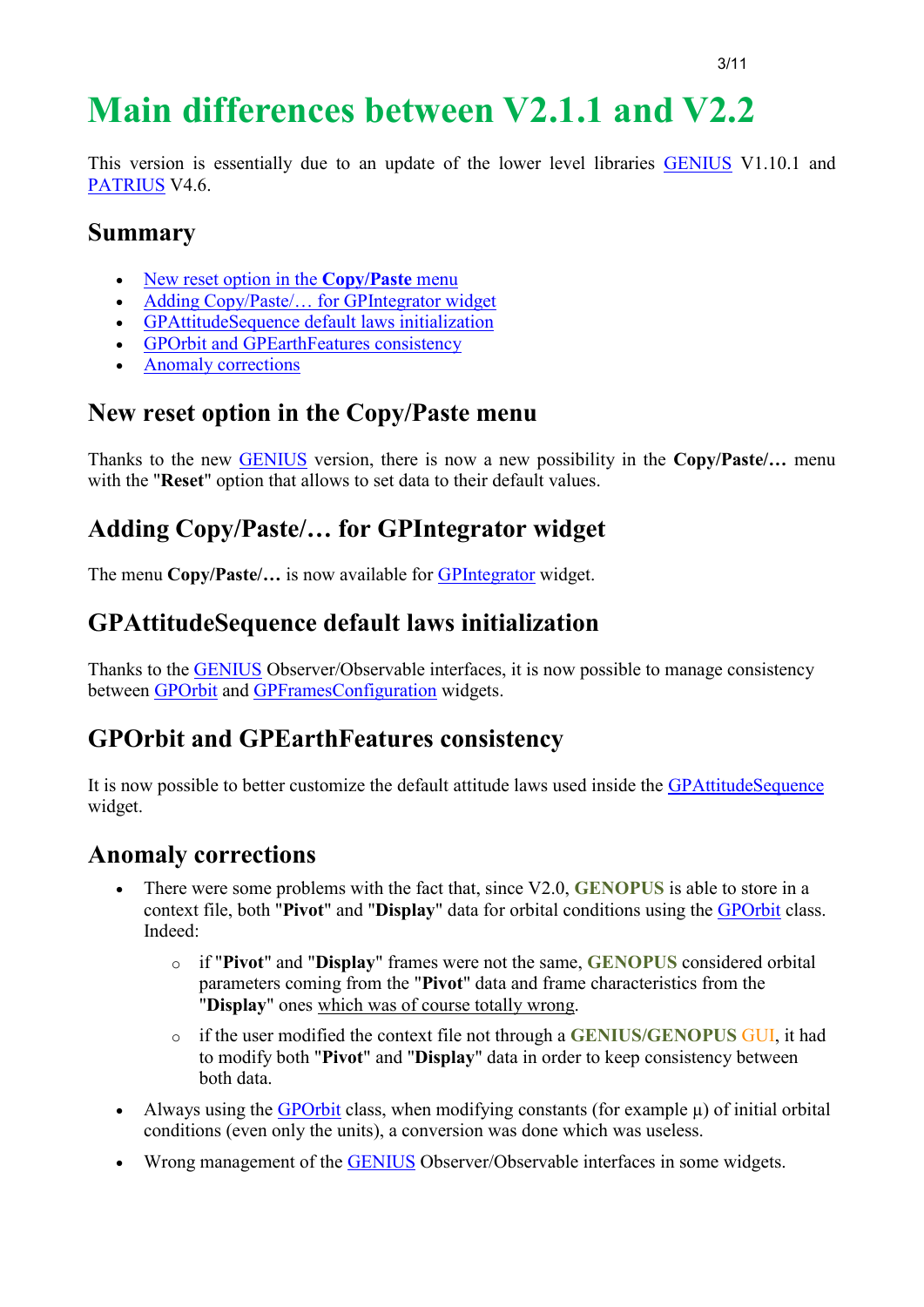# **Main differences between V2.1 and V2.1.1**

#### **Summary**

- Improvement of interfaces with GPIntegrator/GPDop853 widgets
- Anomaly corrections

## **Improvement of interfaces with GPIntegrator/GPDop853 widgets**

To better use these widgets, some methods have been Added:

- in [GPIntegrator](http://genopus.cnes.fr/uploads/JavaDocs/V2.1/fr/cnes/genopus/math/GPIntegrator.html) widget :
	- $\circ$  a getter to know which type of integrator has been selected.
	- o a getter to know which kind of tolerances has been selected.
	- o two getters to directly get the widgets used for min and max step of the Dormand Price 853 integrator (needed to manage externally a "before/after" action on them).
	- o a setter allowing displaying or not tolerances on the mass.
- in [GPIntegrator](http://genopus.cnes.fr/uploads/JavaDocs/V2.1/fr/cnes/genopus/math/GPIntegrator.html) and [GPDop853](http://genopus.cnes.fr/uploads/JavaDocs/V2.1/fr/cnes/genopus/math/GPDop853.html) widgets:
	- validity intervals and methods to modify them. By default, these intervals are:
		- $\blacksquare$  constant time step  $> 0$
		- $\blacksquare$  0 < min step  $\leq$  max step
		- $\blacksquare$  absolute tolerances > 0
		- relative tolerances ≥ 0.
	- o methods to get reduced tolerances (see corresponding anomalies).
- in [GPDop853](http://genopus.cnes.fr/uploads/JavaDocs/V2.1/fr/cnes/genopus/math/GPDop853.html) widget :
	- $\circ$  method to get the widget giving help for tolerances definition (needed to manage externally a "before/after" action on it).

At last, some constructor and methods, will potentially throw a **GIntervalException** (and no more a GPDateException which was not useful).

- Saving displayed orbit as well as the "pivot" reference is now correctly working. Indeed, in the previous V2.1 version:
	- $\circ$  if the user only modified the type of anomaly then saved, this change was not recovered in the saved file. Thus, the next load displayed the original type of anomaly.
	- $\circ$  if the user modified the type of parameters and afterwards changed again the type of anomaly, for display, only the type of parameters was saved and the next load displayed a true anomaly. Note that anyway, even in this new version, when you change the type of parameters, the anomaly is automatically set to "true".
- In the [GPIntegrator](http://genopus.cnes.fr/uploads/JavaDocs/V2.1/fr/cnes/genopus/math/GPIntegrator.html) widget, updating tolerances was not correctly done for "Reduced" mode.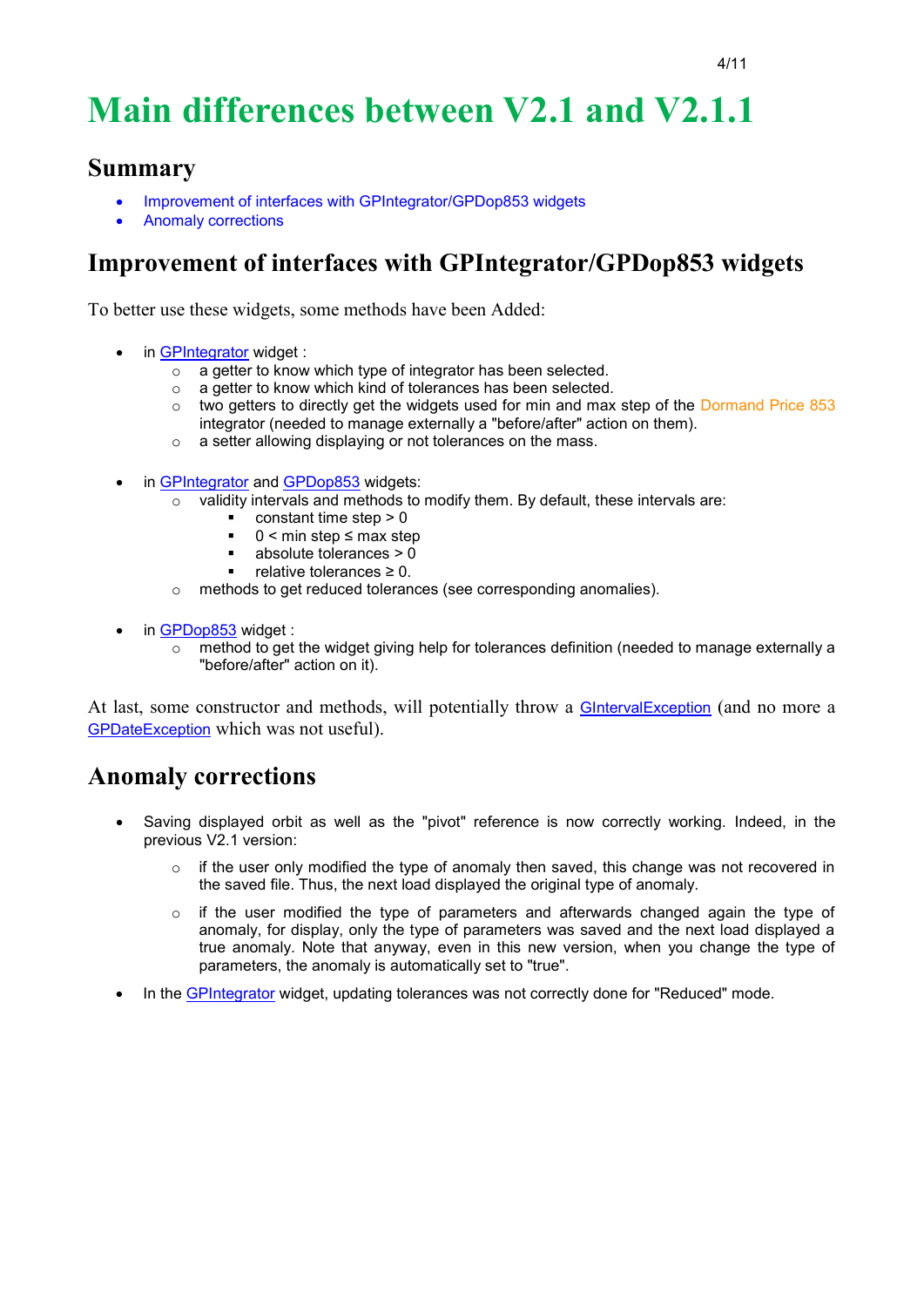# **Main differences between V2.0.1 and V2.1**

#### **Summary**

- [Compatibility with PATRIUS](http://genopus.cnes.fr/index.php/Main_differences_between_V2.0.1_and_V2.1#Compatibility_with_PATRIUS)
- [New Time scales](http://genopus.cnes.fr/index.php/Main_differences_between_V2.0.1_and_V2.1#New_Time_scales)
- [New maneuvers trigerring criteriae](http://genopus.cnes.fr/index.php/Main_differences_between_V2.0.1_and_V2.1#New_maneuvers_trigerring_criteriae)
- [Impulsive maneuvers with orbital parameters criteriae](http://genopus.cnes.fr/index.php/Main_differences_between_V2.0.1_and_V2.1#Impulsive_maneuvers_with_orbital_parameters_criteriae)
- [Recurrent date events](http://genopus.cnes.fr/index.php/Main_differences_between_V2.0.1_and_V2.1#Recurrent_date_events)
- [New widget for numerical integrators definition](http://genopus.cnes.fr/index.php/Main_differences_between_V2.0.1_and_V2.1#New_widget_for_numerical_integrators_definition)
- [Additional validity criteria on PRS coefficients](http://genopus.cnes.fr/index.php/Main_differences_between_V2.0.1_and_V2.1#Additional_validity_criteria_on_PRS_coefficients)
- [New autonomous tool to work on orbit data](http://genopus.cnes.fr/index.php/Main_differences_between_V2.0.1_and_V2.1#New_autonomous_tool_to_work_on_orbit_data)
- [Anomaly corrections](http://genopus.cnes.fr/index.php/Main_differences_between_V2.0.1_and_V2.1#Anomaly_corrections)

# **Compatibility with PATRIUS**

This version is compatible with the version 4.4 of the [PATRIUS](http://patrius.cnes.fr/) library.

## **New Time scales**

If the default mode is the same than for the previous versions, it is now possible to customize the time scales menu of the [GPAbsoluteDate](http://genopus.cnes.fr/uploads/JavaDocs/V2.0.1/fr/cnes/genopus/time/GPAbsoluteDate.html) widget and thus to add these additional scales (available inside the [PATRIUS](http://patrius.cnes.fr/) library) as in the example below:

```
ts[0] = GPDateTimeScale.GMST;
ts[1] = GPDateTimeScale.GST;
ts[2] = GPDateTimeScale.TCG;
ts[3] = GPDateTimeScale.UTC;
gpDate = new GPAbsoluteDate("Date:", date0, ts);
```
## **New maneuvers trigerring criteriae**

New criteriae on nodes and apsides have been added to the previous ones (relative or absolute dates and AOL).

### **Impulsive maneuvers with orbital parameters criteriae**

It is now possible to define an impulsive maneuver giving orbital parameters increments:

- on semi-major axis
- on eccentricity (and semi-major axis eventually)
- on inclination (and semi-major axis eventually)

### **Recurrent date events**

It is now possible to define date (relative or absolute ones) events with a recurrence (for example each day) using specific widgets as [GPRecurrentDateDetector](http://genopus.cnes.fr/uploads/JavaDocs/V2.1.1/fr/cnes/genopus/events/GPRecurrentDateDetector.html) and [GPRecurrentRelativeDateDetector.](http://genopus.cnes.fr/uploads/JavaDocs/V2.1.1/fr/cnes/genopus/events/GPRecurrentRelativeDateDetector.html)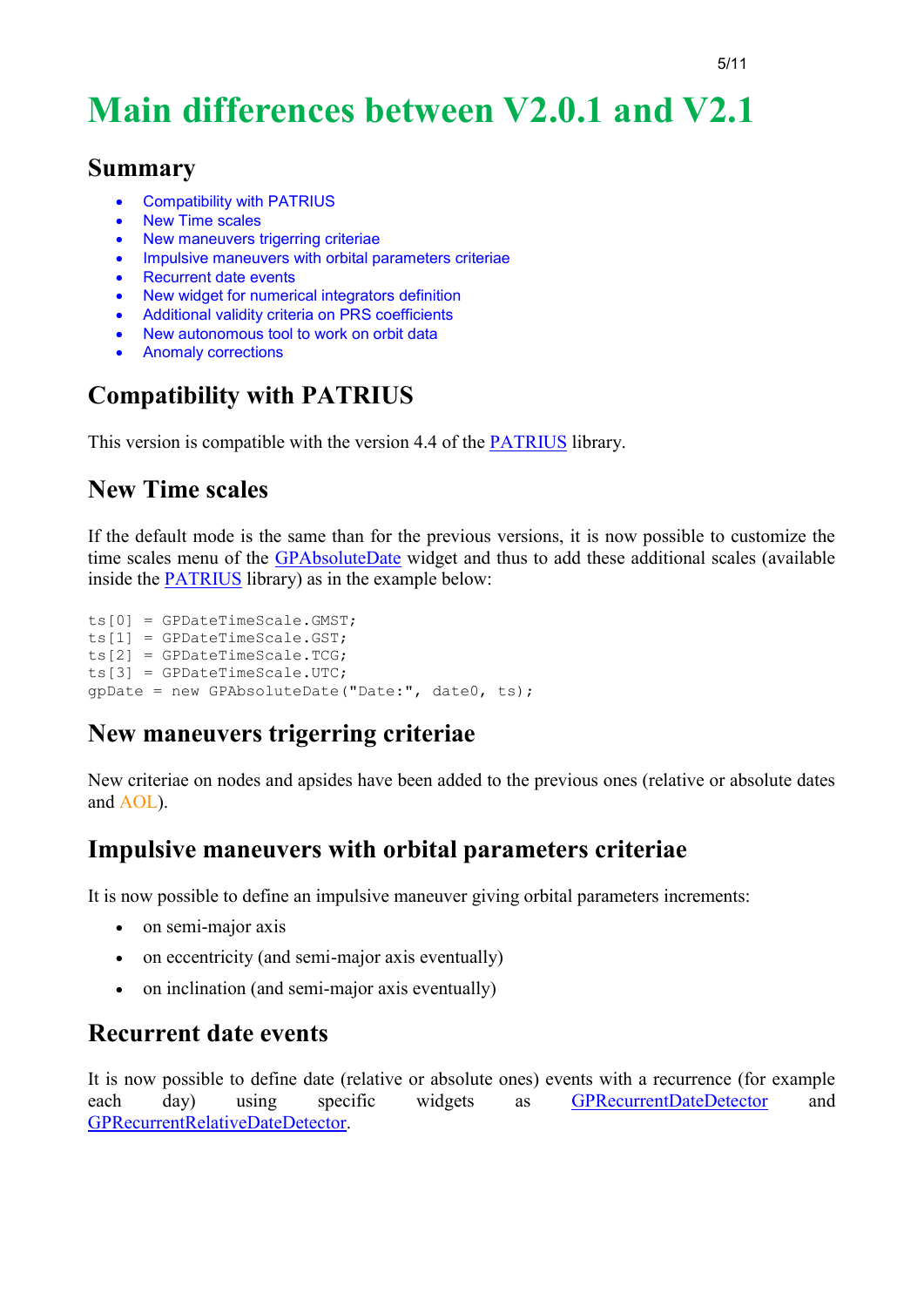### **New widget for numerical integrators definition**

New specific widgets have been created to deal with numerical integrators as some of ones defined in [PATRIUS:](http://patrius.cnes.fr/) Runge Kutta 4, Runge Kutta 6 and Dormand Price 853

### **Additional validity criteria on PRS coefficients**

Besides validity interval of [0,1] for each coefficient, there is an additional test on the sum of the three coefficients (absorption, specular and diffuse) that must be equal to 1.

#### **New autonomous tool to work on orbit data**

For people who want to work on orbit characteristics (date, frame, parameters) without coding, it is now possible to use a dedicated autonomous tool with its own GUI (gporbitconvertor-x.x-jar-withdependencies.jar).

- Impossibility to initialize an orbit using a H0-n frame.
- Bad [\[PATRIUS\]](https://logiciels.cnes.fr/en/node/62?type=desc) Orbit building when using the getPatriusObject() method: if the displayed frame is different of the "pivot" one, displayed frame is taken into account but orbital elements are coming from the "pivot" one (this bug was also present in previous versions).
- Calling [GPVisibilityFromStationDetector](http://genopus.cnes.fr/uploads/JavaDocs/V2.0.1/fr/cnes/genopus/events/GPVisibilityFromStationDetector.html) or [GPAttitudeSequence](http://genopus.cnes.fr/uploads/JavaDocs/V2.0.1/fr/cnes/genopus/attitudes/GPAttitudeSequence.html) widgets make the tool incompatible with a headless mode (no display).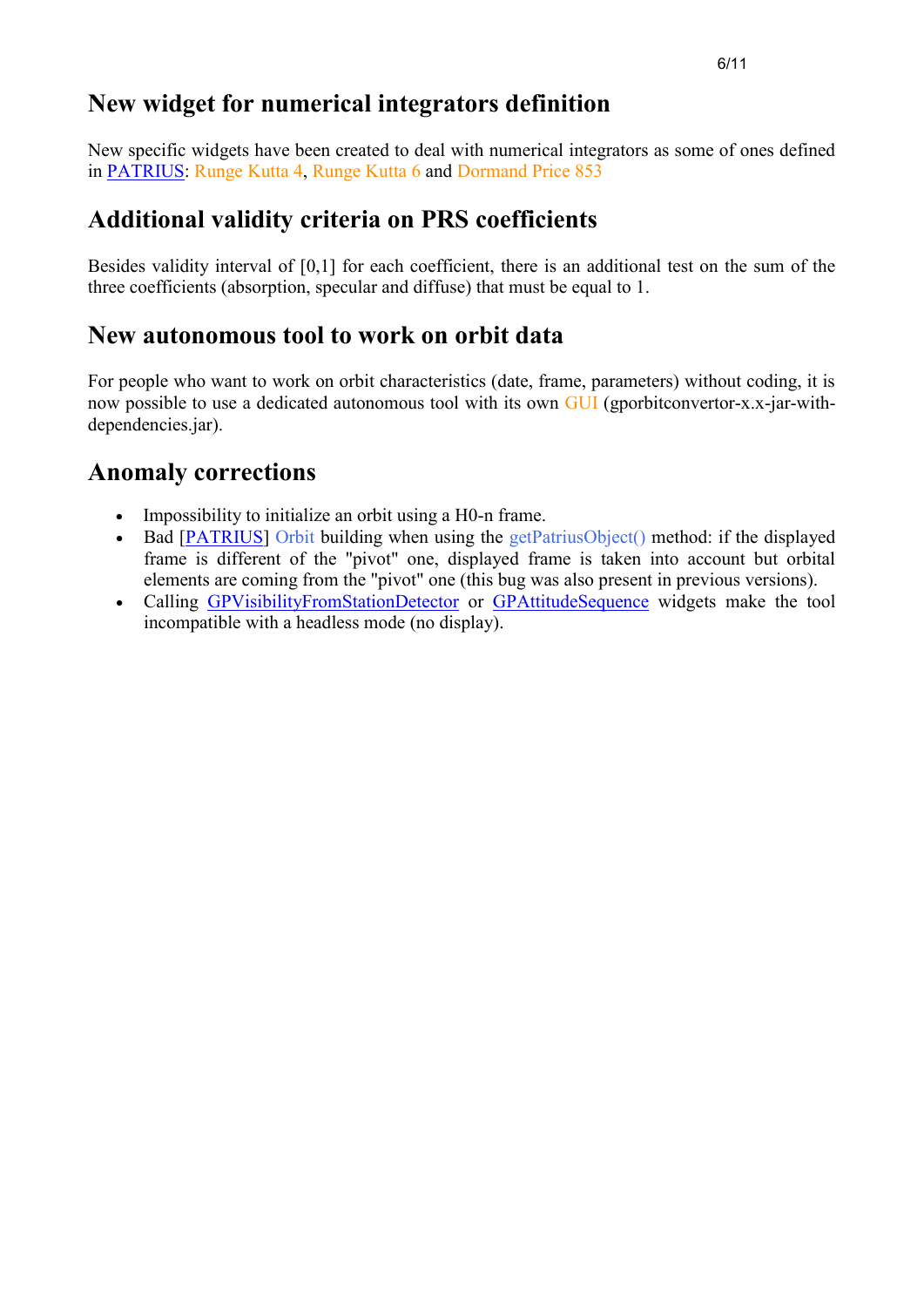# **Main differences between V2.0 and V2.0.1**

#### **Summary**

- Event management
- GPVisibilityFromStationDetector data read
- GPManeuverScenario and GPManeuverSequence I/F
- Bad Local time correction

Due to the upgrade of **PSIMU** tool (V11.3), some slight modifications have been made necessary. These modifications are mainly internal to **GENOPUS** and deal with:

#### **Event management**

"**n**, **m**, **p**" event management, especially with maneuvers and attitude sequences have been modified.

### **GPVisibilityFromStationDetector data read**

Problem linked to the read() method of the [GPVisibilityFromStationDetector](http://genopus.cnes.fr/uploads/JavaDocs/V2.0/fr/cnes/genopus/events/GPVisibilityFromStationDetector.html) widget: some data was not correctly read.

### **GPManeuverScenario and GPManeuverSequence I/F**

Some interface problems on [GPManeuverSequence](http://genopus.cnes.fr/uploads/JavaDocs/V2.0/fr/cnes/genopus/maneuvers/GPManeuverSequence.html) and [GPAttitudeSequence](http://genopus.cnes.fr/uploads/JavaDocs/V2.0/fr/cnes/genopus/attitudes/GPAttitudeSequence.html) classes led to internal modifications.

#### **Bad Local time correction**

Bad correction from radian to hours of the logger (12 hours offset) in the [CustomLocalTimeDetector](http://genopus.cnes.fr/uploads/JavaDocs/V2.0/fr/cnes/genopus/nonWidget/events/CustomLocalTimeDetector.html) class.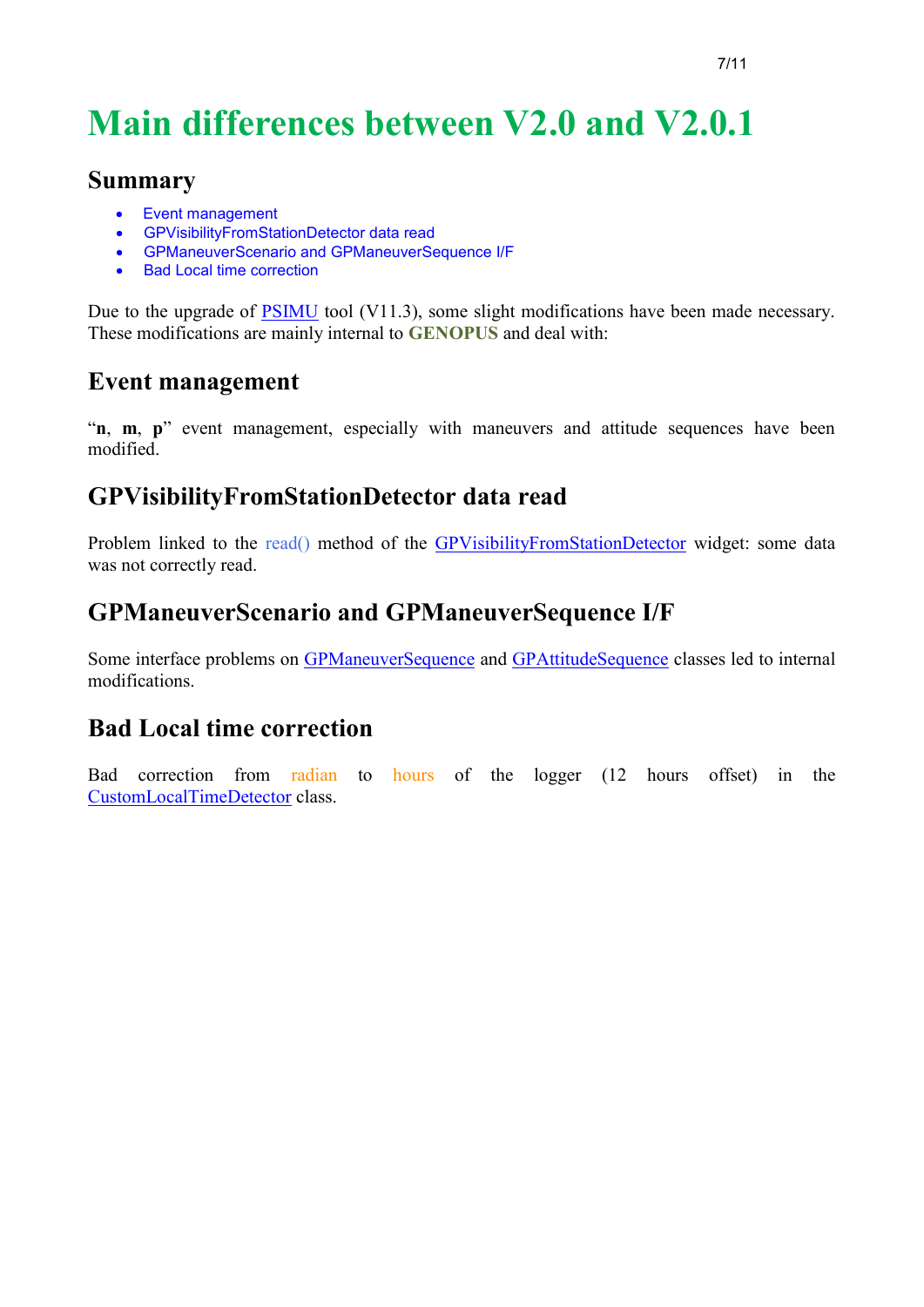# **Main differences between V1.3.1 and V2.0**

#### **Summary**

- PATRIUS and GENIUS upgrade
- Saving the Orbit data displayed
- TLE entry
- By default values
- **Ground Station widget**

# **PATRIUS and GENIUS upgrade**

Now, **GENOPUS** is linked with a more recent [PATRIUS](http://patrius.cnes.fr/) version (V4.1.1). This update permits to get less "Custom" classes (see [here\)](http://genopus.cnes.fr/index.php/BasicPrinciples#Some_non_graphical_objects) as these ones have been deployed directly in **PATRIUS**. **GENOPUS** uses also the last [GENIUS](http://genius.cnes.fr/) version (V1.8)

# **Saving the Orbit data displayed**

It is now possible to save the way the orbit data have been displayed via the [GPOrbit](http://genopus.cnes.fr/index.php/GPOrbit) widget independently of the "Pivot" (i.e. the way the orbit data have been saved in memoty).

## **TLE entry**

Always for the [GPOrbit](http://genopus.cnes.fr/index.php/GPOrbit) widget, it is now possible to enter directly TLE data. These data will be automatically converted in osculating parameters.

# **By default values**

In the [GPSunPointingAttitudeLaw](http://genopus.cnes.fr/uploads/JavaDocs/V2.0/fr/cnes/genopus/attitudes/GPSunPointingAttitudeLaw.html) widget the by default axis are now  $+I$  and  $+J$  (rather than  $+I$  and  $+I$  in the previous version).

## **Ground Station widget**

A specific [GPGroundStation](http://genopus.cnes.fr/uploads/JavaDocs/V2.0/fr/cnes/genopus/groundstation/GPGroundStation.html) widget for defining ground station data has been created. This widget is also used in the [GPVisibilityFromStationDetector](http://genopus.cnes.fr/uploads/JavaDocs/V2.0/fr/cnes/genopus/events/GPVisibilityFromStationDetector.html) widget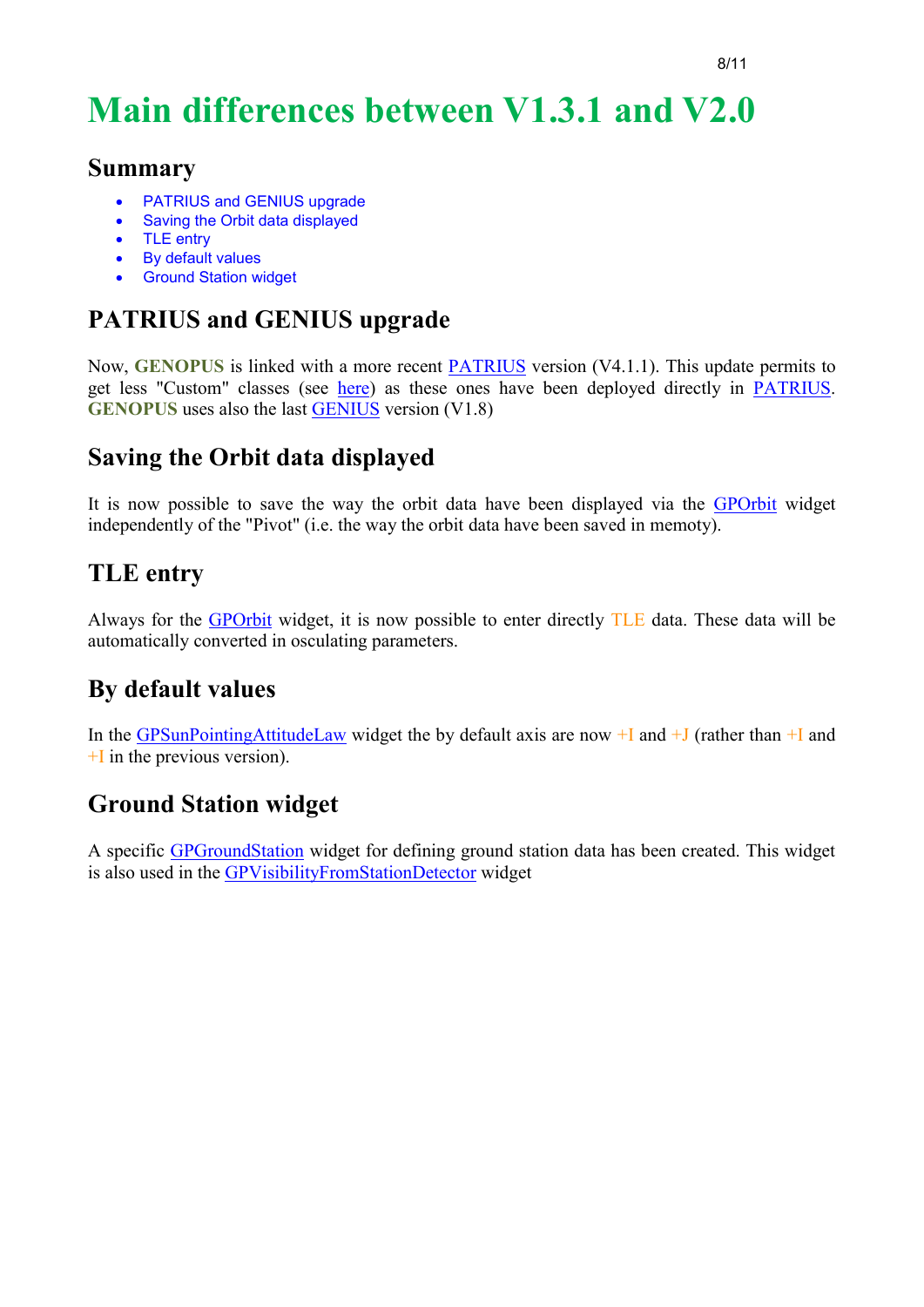# **Main differences between V1.3 and V1.3.1**

The only difference vith the previous V1.3 version is the fact that it is originally linked to PatriusDataset V1.0.3:

- new UTC/TAI table
- new JPL DE406 ephemeris (by default !)
- new EOP data

# **Main differences between V1.2.1 and V1.3**

Some corrections and new features mainly due to the update of the [PATRIUS](https://logiciels.cnes.fr/en/node/62?type=desc) version (3.3) and use of **GENOPUS** by [PSIMU.](http://10.120.3.224/index.php/WELCOME_TO_THE_PSIMU_WIKI)

#### **Summary**

- [Compatibility with PATRIUS V3.3](http://10.120.3.225/index.php/Main_differences_between_V1.2.1_and_V1.3#Compatibility_with_PATRIUS_V3.3)
- [Copy&Paste](http://10.120.3.225/index.php/Main_differences_between_V1.2.1_and_V1.3#Copy.26Paste)
- [GPFramesConfiguration](http://10.120.3.225/index.php/Main_differences_between_V1.2.1_and_V1.3#GPFramesConfiguration)
- [GPEventDetectors](http://10.120.3.225/index.php/Main_differences_between_V1.2.1_and_V1.3#GPEventDetectors)
- **[GPVehicle](http://10.120.3.225/index.php/Main_differences_between_V1.2.1_and_V1.3#GPVehicle)**
- [GPForceModels](http://10.120.3.225/index.php/Main_differences_between_V1.2.1_and_V1.3#GPForceModels)
- **•** [GPManeuvers](http://10.120.3.225/index.php/Main_differences_between_V1.2.1_and_V1.3#GPManeuvers)
- [GPAttitudeSequence](http://10.120.3.225/index.php/Main_differences_between_V1.2.1_and_V1.3#GPAttitudeSequence)
- [GPGeodeticPoint](http://10.120.3.225/index.php/Main_differences_between_V1.2.1_and_V1.3#GPGeodeticPoint)
- [CustomUS76, CustomMSISE2000](http://10.120.3.225/index.php/Main_differences_between_V1.2.1_and_V1.3#CustomUS76.2C_CustomMSISE2000)
- [Variable names](http://10.120.3.225/index.php/Main_differences_between_V1.2.1_and_V1.3#Variable_names)
- [Anomaly corrections](http://10.120.3.225/index.php/Main_differences_between_V1.2.1_and_V1.3#Anomaly_corrections)

## **Compatibility with PATRIUS V3.3**

This **GENOPUS** version is compatible with **PATRIUS** V3.3 (especially with its new management of exceptions due to divisions by zero).

# **Copy&Paste**

Some **Copy&Paste** (and **Import/Export**) functionnalities have been added to **GENOPUS** widgets as [GPOrbit,](http://10.120.3.225/uploads/JavaDocs/V1.3/fr/cnes/genopus/orbits/GPOrbit.html) [GPVehicle,](http://10.120.3.225/uploads/JavaDocs/V1.3/fr/cnes/genopus/vehicle/GPVehicle.html) [GPManeuverSequence,](http://10.120.3.225/uploads/JavaDocs/V1.3/fr/cnes/genopus/maneuvers/GPManeuverSequence.html) ...).

# **GPFramesConfiguration**

It is now possible to initialize the [GPFramesConfiguration](http://10.120.3.225/uploads/JavaDocs/V1.3/fr/cnes/genopus/frames/GPFramesConfiguration.html) widget with a specific configuration not necessarily issued from a Factory thanks to setFramesConfiguration(), setDefaultFramesConfiguration() and setSavedFramesConfiguration() as well as adapted constructors with a FramesConfiguration object as input.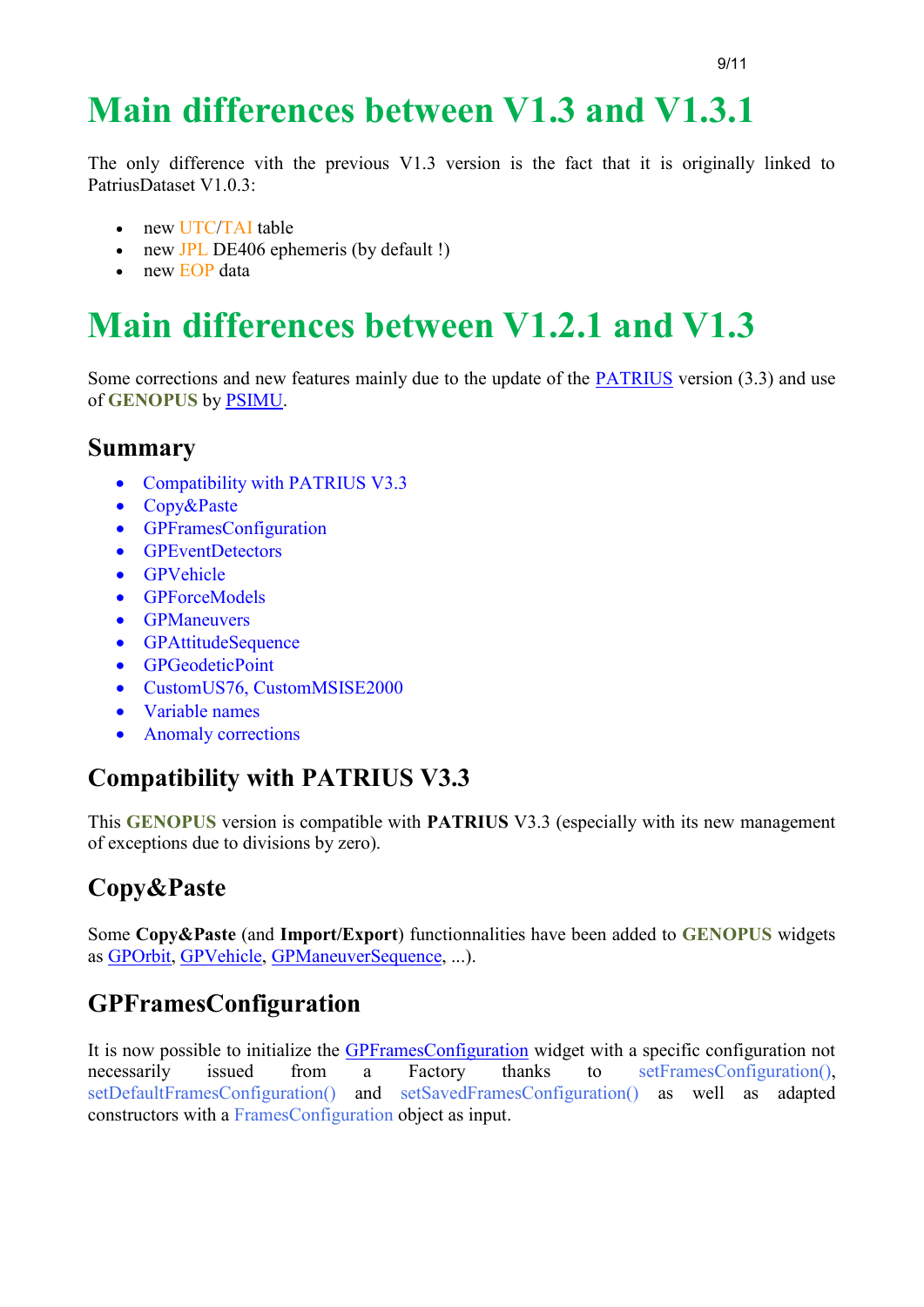# **GPEventDetectors**

- It is now possible to specify the list of available actions associated to the event and, when only one action is indicated, it does not appear on the GUI.
- for events which manage multiple occurrences, changes occurred to be more obvious for the user with now three entries:
	- $\circ$  From  $n^{\text{th}}$  occurrence
	- o Every n occurrence
	- $\circ$  Until n<sup>th</sup> occurrence
- There is no more CodingEvents in the events definition

=> incompatibility in the code due to the possibility to specify the list of available actions and to the occurrence management

# **GPVehicle**

The way to manage mass properties has been improved in order to allow to make mandatory the fact to display dry mass value. Moreover, when this value is equal to zero, it raises a warning and no more an error.

# **GPForceModels**

- $\bullet$  It is possible now to hide the choice of the "attraction models" (i.e. Balmino, Cunnigham, ...) as well as to define which models will be displayed.
- Maximum degrees are now displayed when variable potential is selected.
- By default values are proposed for SRP.
- Name of the model must be set as a new parameter of the constructor.

=> incompatibility in the code due to additional arguments for the full constructor

## **GPManeuvers**

- If engines and/or tanks needed to define a maneuver is set to **NONE**, the maneuver (and the sequence) raised an error.
- by default, maneuvers components are set to "**Angular**" as event is a "**Relative date**".

# **GPAttitudeSequence**

- It is now possible to define an attitude sequence more simply that using switches, using a single attitude law.
- the constructor has changed as it is also possible to define how the attitude laws list wil be displayed (one by one or all in a vertical lists allowed by the [GENIUS GComponentList](http://10.120.3.216/index.php/GComponentList) widget.
- If an attitude law is set to **NONE**, the sequence raised an error.
- only **RESET\_STATE** or **RESET\_DERIVATIVE** may be selected as actions for switch events.
- by default, attitude laws angular bias definition is set to "**ZYX Cardan Angles**".

 $\Rightarrow$  incompatibility in the code due to the new boolean flag